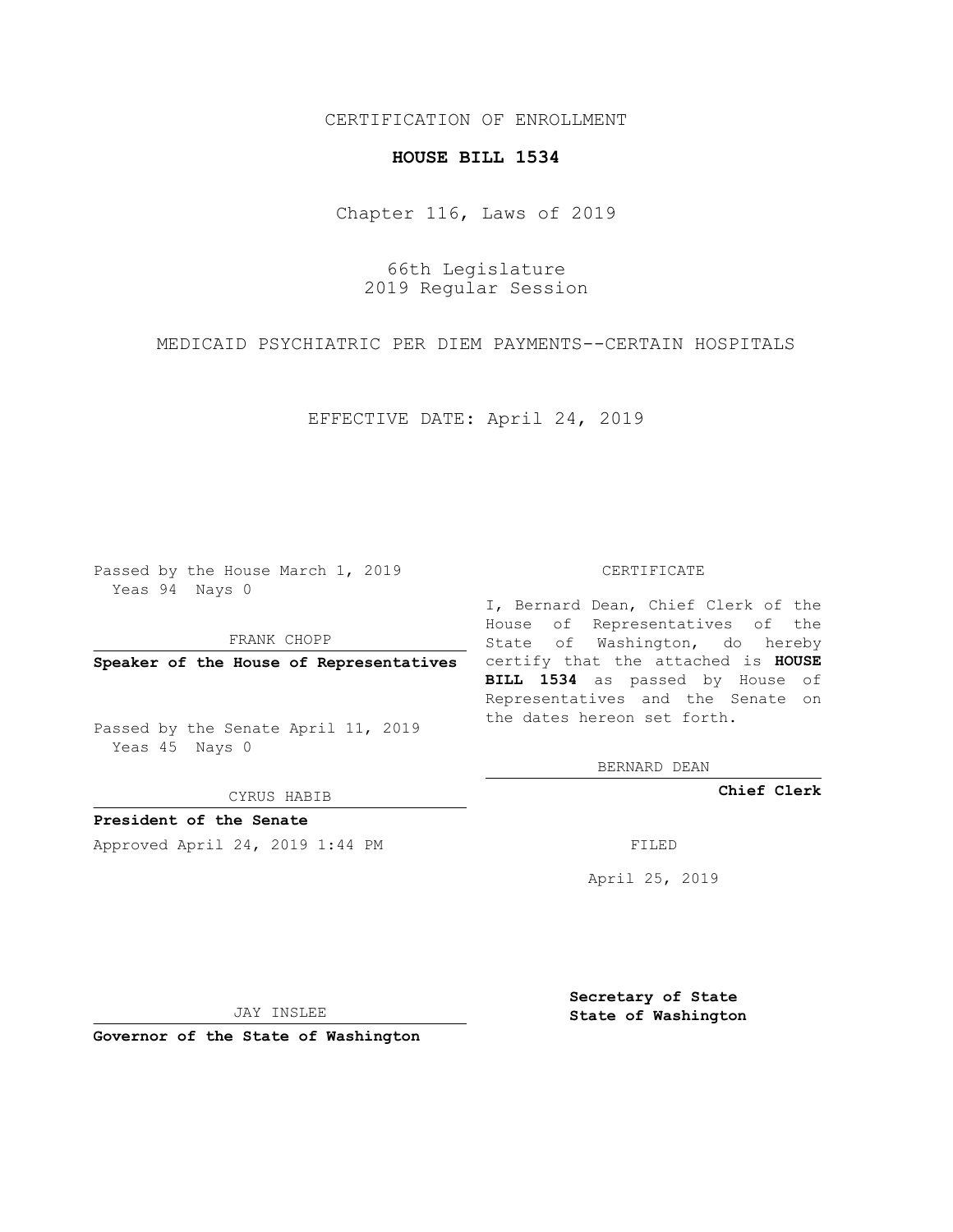## **HOUSE BILL 1534**

Passed Legislature - 2019 Regular Session

**State of Washington 66th Legislature 2019 Regular Session By** Representatives Dufault, Cody, Chandler, Mosbrucker, Chapman, Corry, Leavitt, and Steele

Read first time 01/23/19. Referred to Committee on Appropriations.

 AN ACT Relating to psychiatric payments under medical assistance programs for certain rural hospitals that are not designated as critical access hospitals, do not participate in the certified public expenditure program, have less than fifty acute care beds, and have combined medicare and medicaid inpatient days greater than fifty percent of total days; creating a new section; providing an 7 expiration date; and declaring an emergency.

BE IT ENACTED BY THE LEGISLATURE OF THE STATE OF WASHINGTON:

 NEW SECTION. **Sec. 1.** (1) Psychiatric per diem payments for recipients eligible for medical assistance programs under chapter 74.09 RCW for services provided by a hospital, regardless of the beneficiary's managed care enrollment status, must be increased on or 13 after the effective date of this section, sufficiently to ensure that services are provided. Increased psychiatric per diem payments under this section are effective from the effective date of this section through June 30, 2019, and apply only when services are provided by a hospital that:

 (a) Is designated as a rural hospital by the department of 19 health;

 (b) Has less than fifty staffed acute care beds, as reported in 21 the hospital's 2017 department of health year-end report;